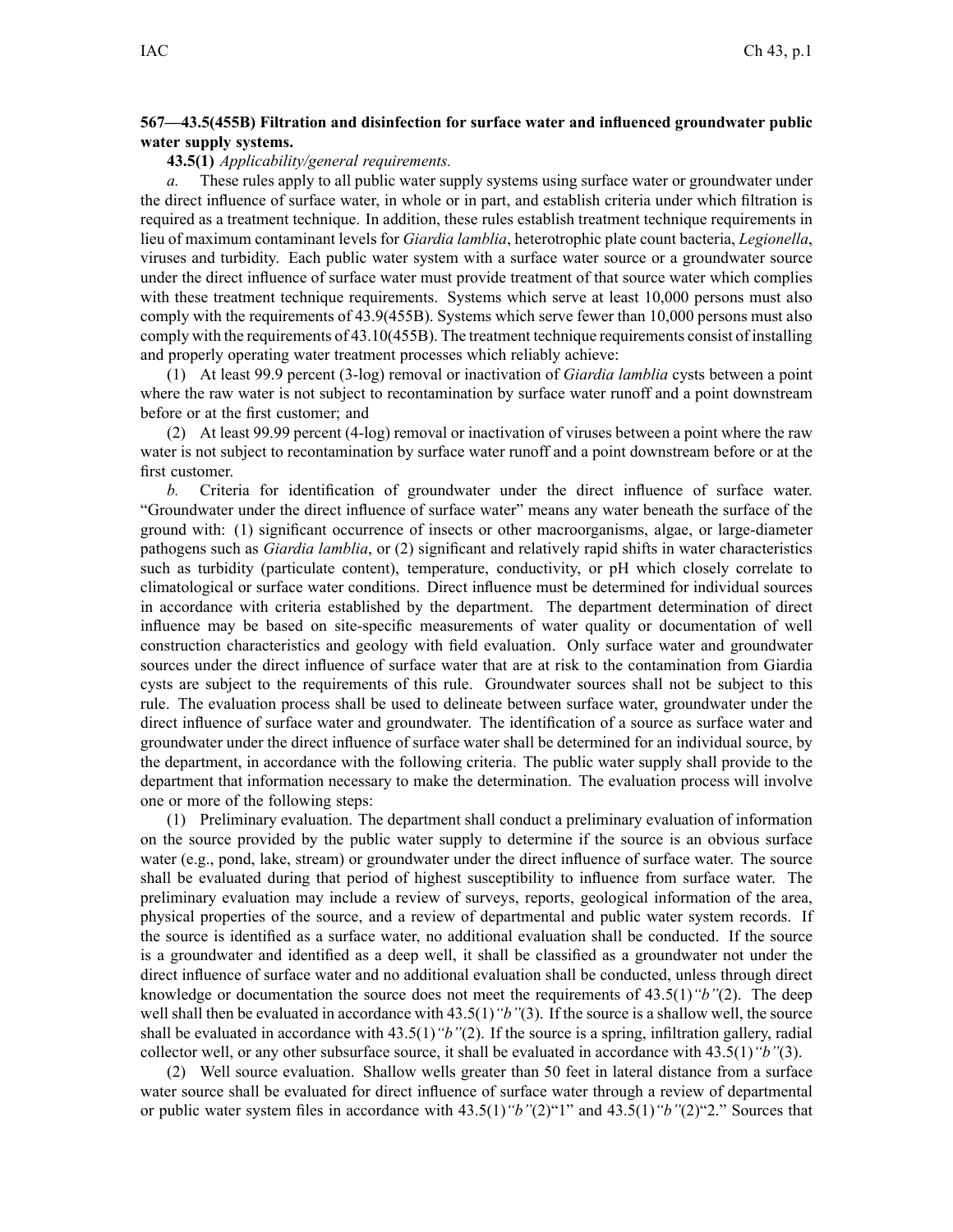meet the criteria shall be considered to be not under the direct influence of surface water. No additional evaluation will be required. Shallow wells 50 feet or less in lateral distance from <sup>a</sup> surface water shall be in accordance with 43.5(1)*"b"*(3) and (4).

1. Well construction criteria. The well shall be constructed so as to preven<sup>t</sup> surface water from entering the well or traversing the casing.

2. Water quality criteria. Water quality records shall indicate:

● No record of total coliform or fecal coliform contamination in untreated samples collected over the pas<sup>t</sup> three years.

● No history of turbidity problems associated with the well, other than turbidity as <sup>a</sup> result of inorganic chemical precipitates.

 $\bullet$  No history of known or suspected outbreak of Giardia or other pathogenic organisms associated with surface water (e.g., *Cryptosporidium*) which has been attributed to the well.

3. Other available data. If data on particulate matter analysis of the well are available, there shall be no evidence of particulate matter presen<sup>t</sup> that is associated with surface water. If information on turbidity or temperature monitoring of the well and nearby surface water is available, there shall be no data on the source which correlates with that of <sup>a</sup> nearby surface water.

4. Further evaluation. Wells that do not meet all the requirements listed shall require further evaluation in accordance with 43.5(1)*"b"*(3) and (4).

(3) Formal evaluation. The evaluation shall be conducted by the department or <sup>a</sup> licensed professional engineer at the direction of the public water supply. The evaluation shall include:

1. Complete file review. In addition to the information gathered in 43.5(1)*"b"*(1), the complete file review shall consider but not be limited to: design and construction details; evidence of direct surface water contamination; water quality analysis; indications of waterborne disease outbreaks; operational procedures; and customer complaints regarding water quality or water-related infectious illness. Sources other than <sup>a</sup> well source shall be evaluated in <sup>a</sup> like manner to include <sup>a</sup> field survey.

2. Field survey. A field survey shall substantiate findings of the complete file review and determine if the source is at risk to pathogens from direct surface water influence. The field survey shall examine the following criteria for evidence that surface water enters the source through defects in the source which include but are not limited to: <sup>a</sup> lack of <sup>a</sup> surface seal on wells, infiltration gallery laterals exposed to surface water, springs open to the atmosphere, surface runoff entering <sup>a</sup> spring or other collector, and distances to obvious surface water sources.

A repor<sup>t</sup> summarizing the findings of the complete file review and field survey shall be submitted to the department for final review and classification of the source. If the complete file review or field survey demonstrates conclusively that the source is subject to the direct surface water influence, the source shall be classified as under the direct influence of surface water. Either method or both may be used to demonstrate that the source is <sup>a</sup> surface water or groundwater under the direct influence ofsurface water. If the findings do not demonstrate conclusive evidence of direct influence of surface water, the analysis outlined in 43.5(1)*"b"*(4) should be conducted.

(4) Particulate analysis and physical properties evaluation.

1. Surface water indicators. Particulate analysis shall be conducted to identify organisms which only occur in surface waters as opposed to groundwaters, and whose presence in <sup>a</sup> groundwater would indicate the direct influence of surface water.

● Identification of <sup>a</sup> Giardia cyst, live diatoms, and blue-green, green, or other chloroplast containing algae in any source water shall be considered evidence of direct surface water influence.

● Rotifers and insect parts are indicators of surface water. Without knowledge of which species is present, the finding of rotifers indicates that the source is either directly influenced by surface water, or the water contains organic matter sufficient to suppor<sup>t</sup> the growth of rotifers. Insects or insect parts shall be considered strong evidence of surface water influence, if not direct evidence.

● The presence of coccidia (e.g., *Cryptosporidium*) in the source water is considered <sup>a</sup> good indicator of direct influence of surface water. Other macroorganisms (greater than 7 um) which are parasitic to animals and fish such as, but not limited to, helminths (e.g., tapeworm cysts), ascaris, and Diphyllobothrium, shall be considered as indicators of direct influence of surface water.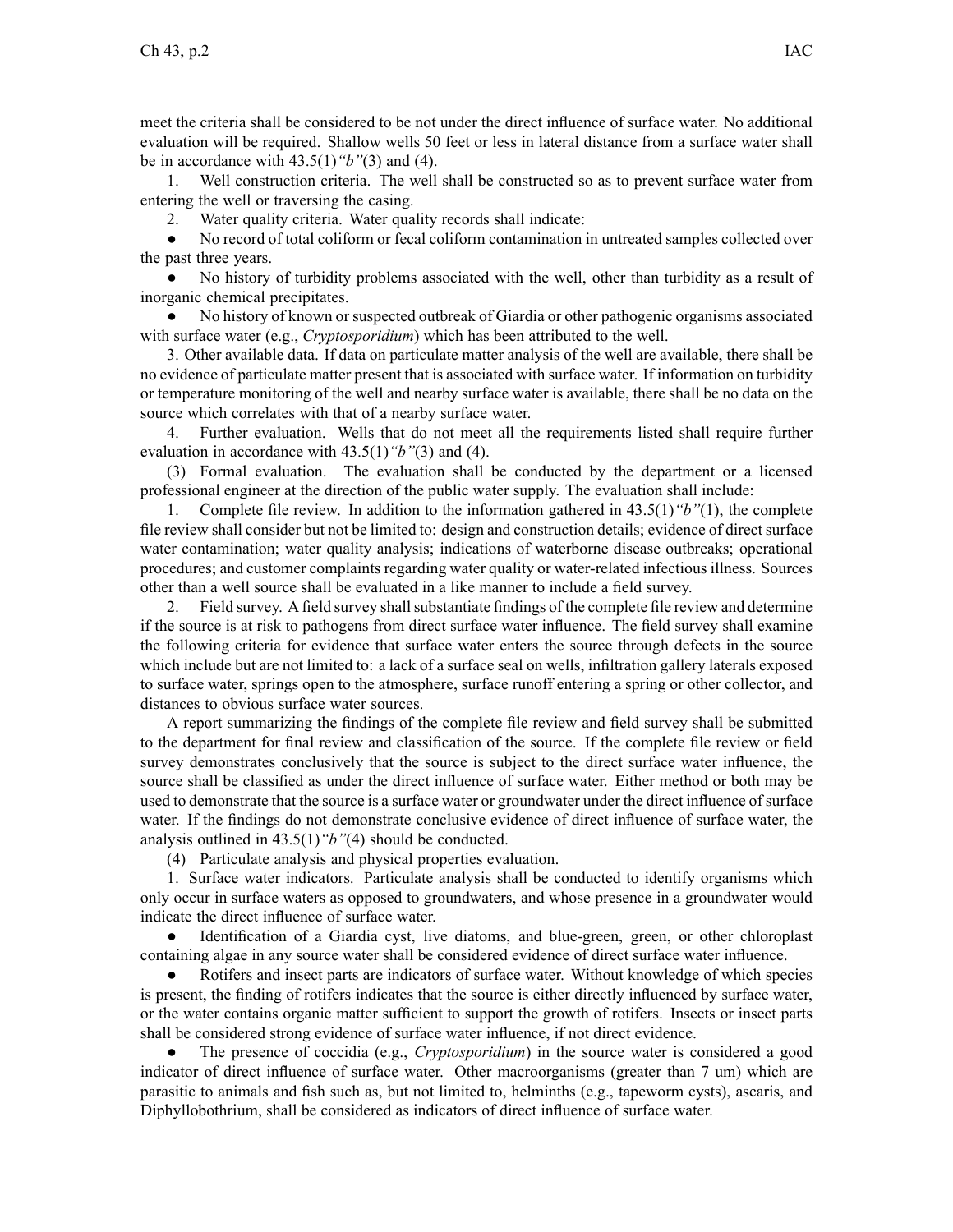2. Physical properties. Turbidity, temperature, pH and conductivity provide supportive, but less direct, evidence of direct influence of surface water. Turbidity fluctuations of greater than 0.5-1.0 NTU over the course of <sup>a</sup> year may be indicative of direct influence of surface water. Temperature fluctuations may also indicate surface water influence. Changes in other chemical parameters such as pH, conductivity, or hardness may also give an indirect indication of influence by nearby surface water.

*c.* Compliance. A public water system using a surface water source or a groundwater source under the direct influence of surface water is considered to be in compliance with the requirements of this subrule if it meets the filtration requirements in 43.5(3) and the disinfection requirements in 43.5(2) in accordance with the effective dates specified within the respective subrules.

*d.* Certified operator requirement. Each public water system using <sup>a</sup> surface water source or <sup>a</sup> groundwater source under the direct influence of surface water must be operated by <sup>a</sup> certified operator who meets the requirements of 567—Chapter 81.

**43.5(2)** *Disinfection.* All community and noncommunity public water supply systems using surface water or groundwater under the direct influence of surface water in whole or in par<sup>t</sup> shall be required to provide disinfection in compliance with this subrule and filtration in compliance with 43.5(3). If the department has determined that filtration is required, the system must comply with any interim disinfection requirements the department deems necessary before filtration is installed. A system providing filtration on or before December 30, 1991, must meet the disinfection requirements of this subrule beginning June 29, 1993. A system providing filtration after December 30, 1991, must meet the disinfection requirements of this subrule when filtration is installed. Failure to meet any requirement of this subrule after the applicable date specified in this subrule is <sup>a</sup> treatment technique violation. The disinfection requirements are as follows:

*a. Disinfection treatment criteria.* The disinfection treatment must be sufficient to ensure that the total treatment processes of that system achieve at least 99.9 percen<sup>t</sup> (3-log) inactivation or removal of *Giardia lamblia* cysts and at least 99.99 percen<sup>t</sup> (4-log) inactivation or removal of viruses, acceptable to the department.

*b. Disinfection system.* The disinfection system must include:

(1) Redundant components, including an auxiliary power supply with automatic start-up and alarm to ensure that disinfectant application is maintained continuously while water is being delivered to the distribution system, or

(2) Automatic shutoff of delivery of water to the distribution system whenever there is less than 0.3 mg/L of residual disinfectant concentration in the water. If the department determines that automatic shutoff would cause unreasonable risk to health or interfere with fire protection, the system must comply with 43.5(2)*"b"*(1)*.*

*c. Residual disinfectant entering system.* The residual disinfectant concentration in the water entering the distribution system, measured as specified in 43.5(4)*"a"*(5) and 43.5(4)*"b"*(2), cannot be less than 0.3 mg/L free residual or 1.5 mg/L total residual chlorine for more than four hours.

*d. Residual disinfectant in the system.* The residual disinfectant concentration in the distribution system, measured as total chlorine, combined chlorine, or chlorine dioxide, as specified in 43.5(4)*"a"*(5) and 43.5(4)*"b"*(2), cannot be undetectable in more than 5 percen<sup>t</sup> of the samples each month for any two consecutive months that the system serves water to the public. Water within the distribution system with a heterotrophic plate count bacteria concentration less than or equal to 500/mL, measured as heterotrophic plate count (HPC) as specified in 567—paragraph 41.2(3) "e," is deemed to have a detectable disinfectant residual for purposes of determining compliance with this requirement. Therefore, the value "V" in the following formula cannot exceed 5 percen<sup>t</sup> in one month for any two consecutive months.

$$
V = \left[\frac{c+d+e}{a+b}\right] \times 100
$$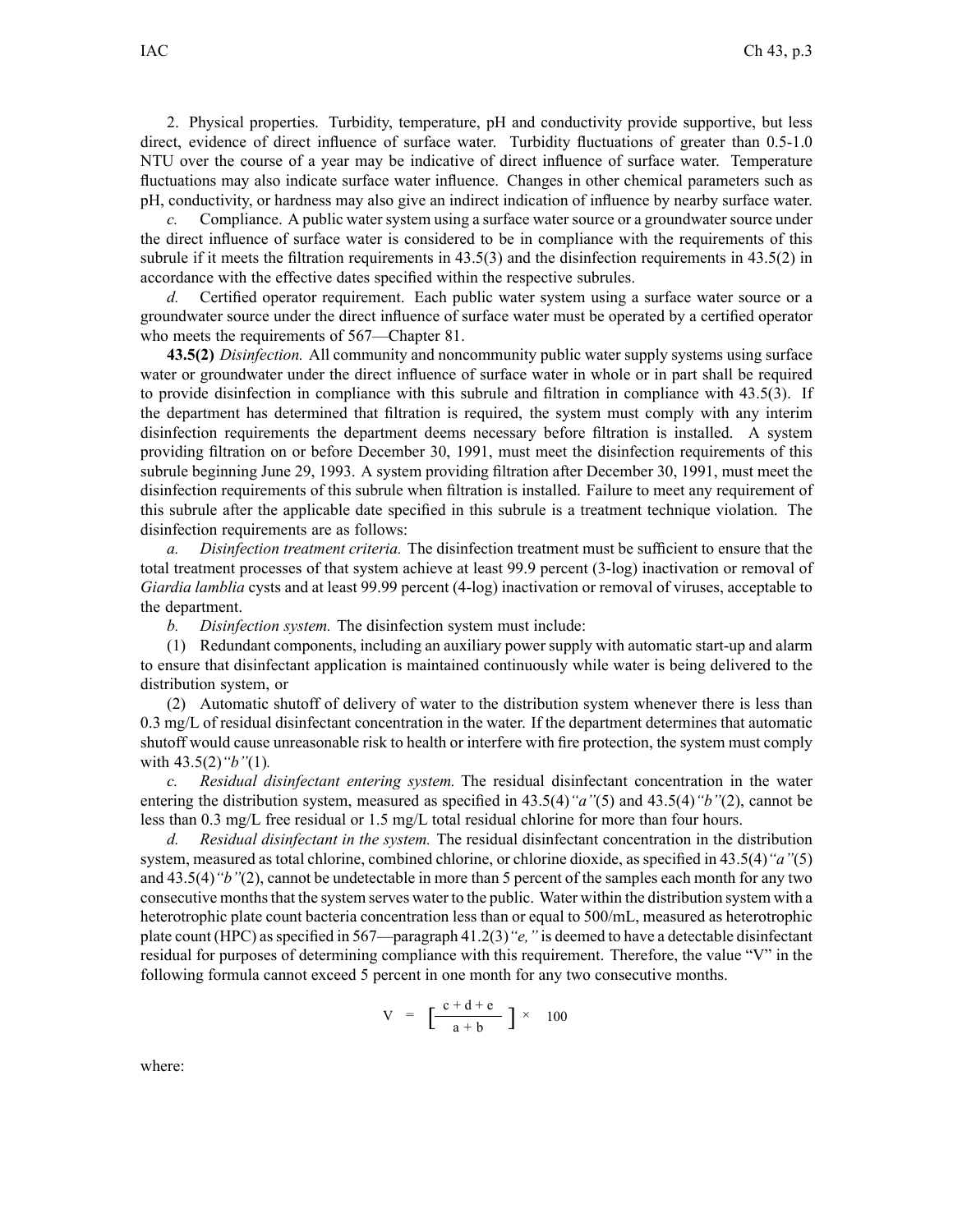- $a =$  number of instances in which the residual disinfectant concentration is measured;
- b <sup>=</sup> number of instances in which the residual disinfectant concentration is not measured but heterotrophic plate count bacteria (HPC) is measured;
- $c =$  number of instances in which the residual disinfectant concentration is measured but not detected and no HPC is measured;
- d <sup>=</sup> number of instances in which no residual disinfectant concentration is detected and where the HPC is greater than 500/mL; and
- <sup>e</sup> <sup>=</sup> number of instances in which the residual disinfectant concentration is not measured and HPC is greater than 500/mL.

## **43.5(3)** *Filtration.*

*a. Applicability.* A public water system that uses <sup>a</sup> surface water source or <sup>a</sup> groundwater source under the direct influence of surface water must provide treatment consisting of both disinfection, as specified in 43.5(2), and filtration treatment which complies with the turbidity requirements of subrules 43.5(3), 43.5(4), and 43.5(5). A system providing or required to provide filtration on or before December 30, 1991, must meet the requirements of this subrule by June 29, 1993. A system providing or required to provide filtration after December 30, 1991, must meet the requirements of this subrule when filtration is installed. Beginning January 1, 2002, systems serving at least 10,000 people must meet the turbidity requirements in 43.9(455B). Beginning January 1, 2005, systems serving fewer than 10,000 people must meet the turbidity requirements in 43.10(455B). A system shall install filtration within 18 months after the department determines, in writing, that filtration is required. The department may require and the system shall comply with any interim turbidity requirements the department deems necessary. Failure to meet any requirements of the referenced subrules after the dates specified is <sup>a</sup> treatment technique violation.

*b. Conventional filtration treatment or direct filtration.*

(1) For systems using conventional filtration or direct filtration, the turbidity level of representative samples of <sup>a</sup> system's filtered water must be less than or equal to 0.5 nephelometric turbidity units (NTU) in at least 95 percen<sup>t</sup> of the measurementstaken each month when measured asspecified in 43.5(4)*"a"*(1) and 43.5(4)*"b"*(1).

(2) The turbidity level of representative samples of <sup>a</sup> system's filtered water must at no time exceed 5 NTU when measured as specified in 43.5(4)*"a"*(1) and 43.5(4)*"b"*(1).

*c. Slow sand filtration.*

(1) Forsystems using slow sand filtration, the turbidity level of representative samples of <sup>a</sup> system's filtered water must be less than or equal to 1 NTU in at least 95 percen<sup>t</sup> of the measurements taken each month when measured as specified in 43.5(4)*"a"*(1) and 43.5(4)*"b"*(1).

(2) The turbidity level of representative samples of <sup>a</sup> system's filtered water must at no time exceed 5 NTU when measured as specified in 43.5(4)*"a"*(1) and 43.5(4)*"b"*(1).

*d. Diatomaceous earth filtration.*

(1) For systems using diatomaceous earth filtration, the turbidity level of representative samples of <sup>a</sup> system's filtered water must be less than or equal to 1 NTU in at least 95 percen<sup>t</sup> of the measurements taken each month when measured as specified in 43.5(4)*"a"*(1) and 43.5(4)*"b"*(1).

(2) The turbidity level of representative samples of <sup>a</sup> system's filtered water must at no time exceed 5 NTU when measured as specified in 43.5(4)*"a"*(1) and 43.5(4)*"b"*(1).

*e. Other filtration technologies.* A public water system may use either <sup>a</sup> filtration technology not listed in 43.5(3)*"b"* to 43.5(3)*"d"* or <sup>a</sup> filtration technology listed in 43.5(3)*"b"* or 43.5(3)*"c"* at <sup>a</sup> higher turbidity level if it demonstrates to the department through <sup>a</sup> preliminary repor<sup>t</sup> submitted by <sup>a</sup> licensed professional engineer, using pilot plant studies or other means, that the alternative filtration technology in combination with disinfection treatment that meets the requirements of 43.5(2) consistently achieves 99.9 percen<sup>t</sup> removal or inactivation of *Giardia lamblia* and 99.99 percen<sup>t</sup> removal or inactivation of viruses. For <sup>a</sup> system that uses alternative filtration technology and makes this demonstration, the turbidity treatment technique requirements are as follows: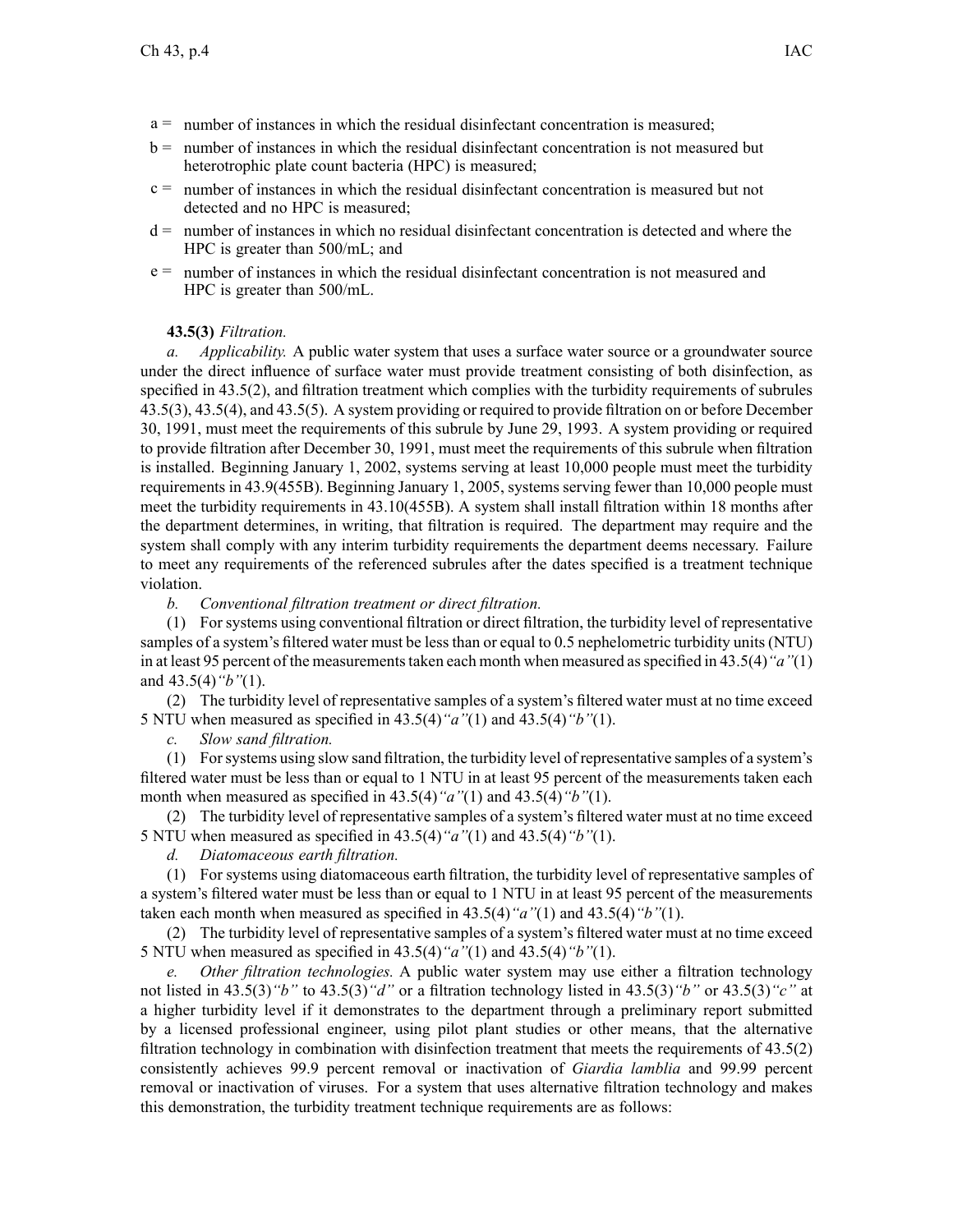(1) The turbidity level of representative samples of <sup>a</sup> system's filtered water must be less than or equal to 1 NTU in at least 95 percen<sup>t</sup> of the measurements taken each month when measured as specified in 43.5(4)*"a"*(1) and 43.5(4)*"b"*(1).

(2) The turbidity level of representative samples of <sup>a</sup> system's filtered water must at no time exceed 5 NTU when measured as specified in 43.5(4)*"a"*(1) and 43.5(4)*"b"*(1).

Beginning January 1, 2002, systems serving at least 10,000 people must meet the requirements for other filtration technologies in 43.9(3)*"b."*

Beginning January 1, 2005, systems serving fewer than 10,000 people must meet the requirements for other filtration technologies in 43.10(455B).

**43.5(4)** *Analytical and monitoring requirements.*

*a. Analytical requirements.* Only the analytical method(s) specified in this paragraph, or otherwise approved by the department, may be used to demonstrate compliance with the requirements of 43.5(2) and 43.5(3). Measurements for pH, temperature, turbidity, and residual disinfectant concentrations must be conducted by <sup>a</sup> Grade II, III or IV operator meeting the requirements of 567—Chapter 81, any person under the supervision of <sup>a</sup> Grade II, III or IV operator meeting the requirements of 567—Chapter 81, or <sup>a</sup> laboratory certified by the department to perform analysis under 567—Chapter 83. For consecutive public water supplies from <sup>a</sup> surface water or groundwater under the direct influence of surface water system, the disinfectant concentration analyses must be conducted by <sup>a</sup> certified operator who meets the requirements of 567—Chapter 81. Measurements for heterotrophic plate count bacteria must be conducted by <sup>a</sup> laboratory certified by the department to do such analysis.

(1) Turbidity analytical methodology. Turbidity analysis shall be conducted using the following methodology:

|               | Analytical Method  |                    |             |                   |
|---------------|--------------------|--------------------|-------------|-------------------|
| Methodology   | EPA                | SМ                 | GLI         | НАСН              |
| Nephelometric | 180.1 <sup>1</sup> | 2130B <sup>2</sup> | Method $23$ | FilterTrak 101334 |

<sup>1</sup> Methods for the Determination of Inorganic Substances in Environmental Samples," EPA-600/R-93-100, August 1993. Available at NTIS, PB94-121811.

<sup>2</sup>Standard Methods for the Examination of Water and Wastewater, 18th edition, 1992, 19th edition, 1995, or 20th edition, 1998 (any of the three editions may be used), American Public Health Association, 1015 Fifteenth Street NW, Washington, DC 20005.

<sup>3</sup>GLI Method 2, "Turbidity," November 2, 1992, Great Lakes Instruments, Inc., 8855 North 55th Street, Milwaukee, WI 53223. <sup>4</sup> Hach FilterTrak Method 10133, "Determination of Turbidity by Laser Nephelometry," January 2000, Revision 2.0, Hach Co., P.O.

Box 389, Loveland, CO 80539-0389, telephone (800)227-4224.

(2) Temperature analytical methodology. The temperature shall be determined in compliance with the methodology listed in 567—subparagraph 41.4(1)*"g"*(1).

(3) pH (hydrogen ion concentration) analytical methodology. The pH shall be determined in compliance with the methodology listed in 567—subparagraph 41.4(1)*"g"*(1).

(4) Heterotrophic plate count bacteria analytical methodology. The heterotrophic plate count bacteria sampling and analysis shall be conducted in compliance with 567—subrule 41.2(3) and 43.5(2)*"d."* The time from sample collection to initiation of analysis shall not exceed eight hours, and the samples must be held below 10 degrees C during transit.

(5) Residual disinfectant analytical methodology. The residual disinfectant concentrations shall be determined in compliance with one of the analytical methodsin the following table. Residual disinfectant concentrationsfor free chlorine and combined chlorine may also be measured by using DPD colorimetric test kits. Free and total chlorine residuals may be measured continuously by adapting <sup>a</sup> specified chlorine residual method for use with <sup>a</sup> continuous monitoring instrument provided the chemistry, accuracy and precision remain the same. Instruments used for continuous monitoring must be calibrated with <sup>a</sup> grab sample measurement at least every five days.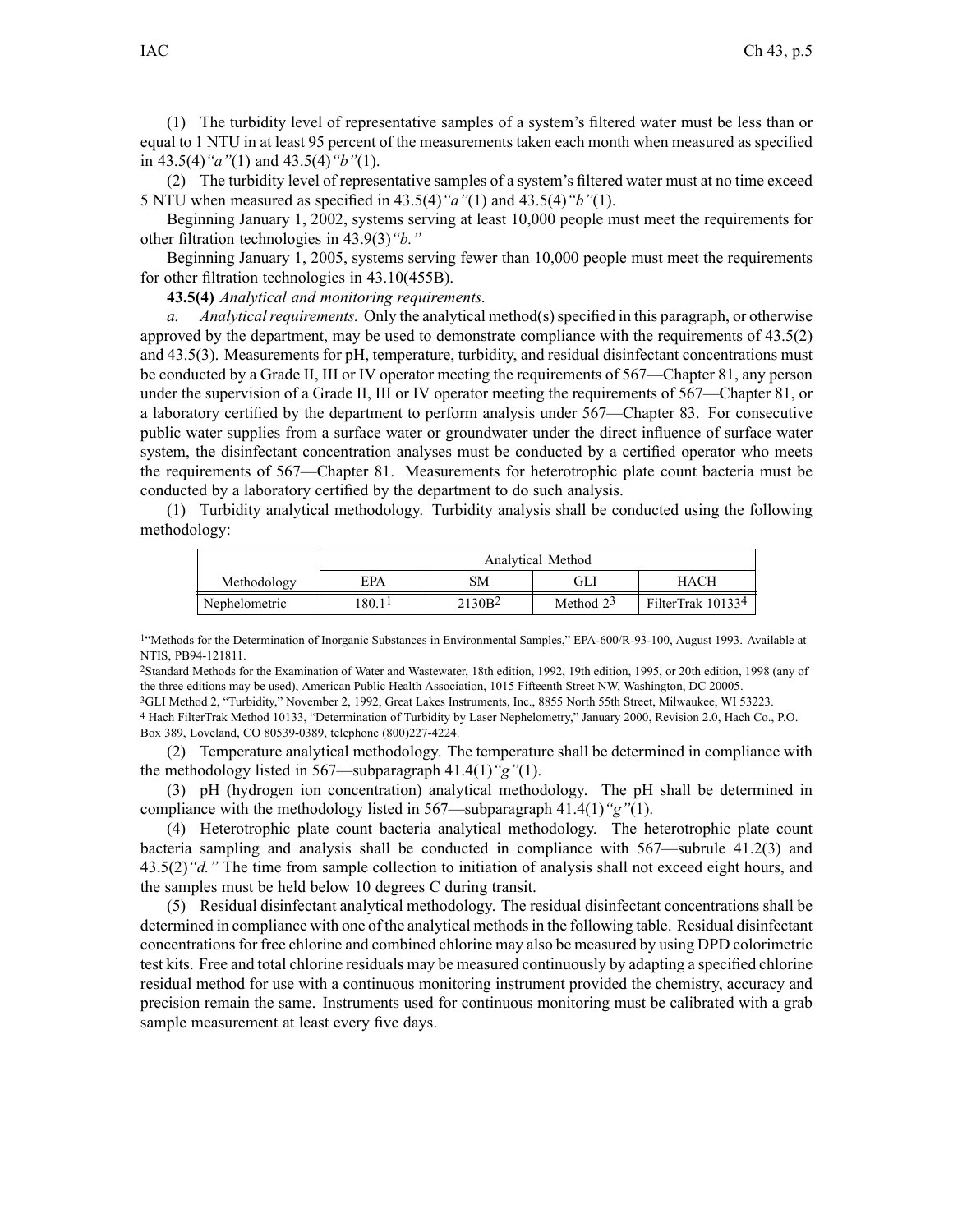| Residual         | Methodology                                    | Methods <sup>1,2</sup>             |
|------------------|------------------------------------------------|------------------------------------|
| Free chlorine    | Amperometric Titration                         | 4500-Cl D                          |
|                  | DPD Ferrous Titrimetric                        | 4500-Cl F                          |
|                  | DPD Colorimetric                               | 4500-Cl G                          |
|                  | Syringaldazine (FACTS)                         | 4500-Cl H                          |
| Total chlorine   | Amperometric Titration                         | 4500-Cl D                          |
|                  | Amperometric Titration (low-level measurement) | 4500-Cl E                          |
|                  | DPD Ferrous Titrimetric                        | 4500-Cl F                          |
|                  | DPD Colorimetric                               | 4500-Cl G                          |
|                  | Iodometric Electrode                           | 4500-Cl I                          |
| Chlorine dioxide | Amperometric Titration                         | 4500-ClO <sub>2</sub> C            |
|                  | DPD Method                                     | $4500$ -ClO <sub>2</sub> D         |
|                  | Amperometric Titration                         | $4500$ -ClO <sub>2</sub> E         |
| Ozone            | Indigo method                                  | 4500-O <sub>3</sub> B <sup>3</sup> |

## Disinfectant Analytical Methodology

<sup>1</sup>Standard Methods for the Examination of Water and Wastewater, 18th edition, 1992, 19th edition, 1995, or 20th edition, 1998 (any of the three editions may be used), American Public Health Association, 1015 Fifteenth Street NW, Washington, DC 20005. <sup>2</sup>Other analytical test procedures are contained within Technical Notes on Drinking Water Methods, EPA-600/R- 94-173, October 1994, which is available as NTIS PB95-104766.

<sup>3</sup>Standard Methods for the Examination of Water and Wastewater, 18th edition (1992) and 19th edition (1995), (either edition may be used); American Public Health Association, 1015 Fifteenth Street NW, Washington, DC 20005.

*b. Monitoring requirements.* A public water system that uses <sup>a</sup> surface water source or groundwater source under the influence of surface water must monitor in accordance with this paragraph or some interim requirements required by the department, until filtration is installed.

(1) Turbidity.

1. Routine turbidity monitoring requirements. Turbidity measurements as required by 43.5(3) must be performed on representative samples of the system's filtered water every four hours (or more frequently) that the system serves water to the public. A public water system may substitute continuous turbidity monitoring for grab sample monitoring if it validates the continuous measurement for accuracy on <sup>a</sup> regular basis using <sup>a</sup> calibration protocol approved by the department and audited for compliance during sanitary surveys. Major elements of the protocol shall include, but are not limited to: method of calibration, calibration frequency, calibration standards, documentation, data collection and data reporting. For any systems using slow sand filtration or filtration treatment other than conventional treatment, direct filtration, or diatomaceous earth filtration, the department may reduce the sampling frequency to once per day if it determines that less frequent monitoring is sufficient to indicate effective filtration performance. For systems serving 500 or fewer persons, the department may reduce the turbidity sampling frequency to once per day, regardless of the type of filtration treatment used, if the department determines that less frequent monitoring is sufficient to indicate effective filtration performance. Approval shall be based upon documentation provided by the system, acceptable to the department and pursuan<sup>t</sup> to the conditions of an operation permit.

2. Turbidity monitoring requirements for population greater than 100,000. A supplier of water serving <sup>a</sup> population or population equivalent of greater than 100,000 persons shall provide <sup>a</sup> continuous or rotating cycle turbidity monitoring and recording device or take hourly grab samples to determine compliance with 43.5(3).

(2) Residual disinfectant.

1. Residual disinfectant entering the system. The residual disinfectant concentration of the water entering the distribution system shall be monitored continuously, and the lowest value recorded each day, excep<sup>t</sup> that if there is <sup>a</sup> failure in the continuous monitoring equipment, grab sampling every four hours may be conducted in lieu of continuous monitoring, but not to exceed five working days following the failure of the equipment. If acceptable to the department, systems serving 3,300 or fewer persons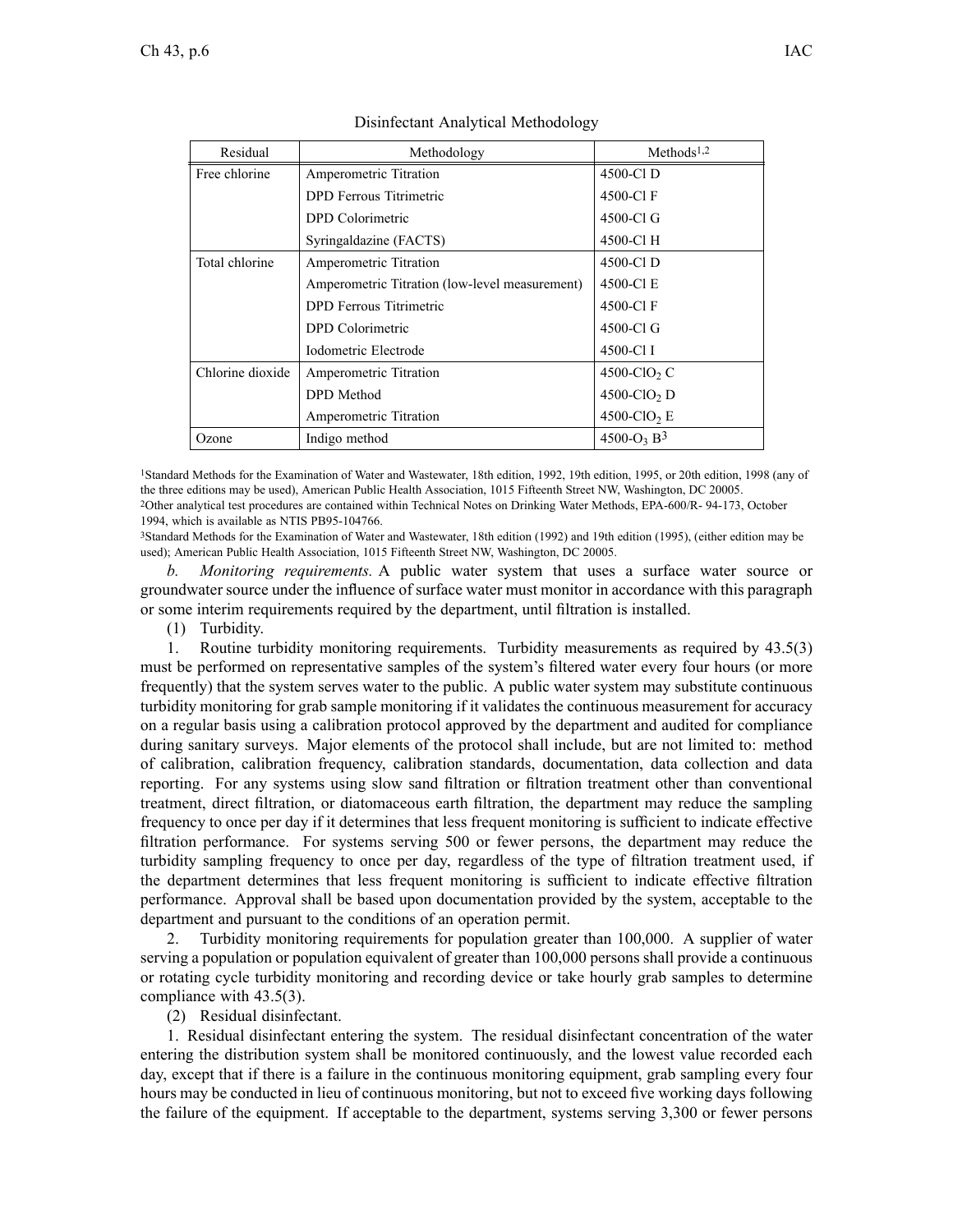may take grab samples in lieu of providing continuous monitoring on an ongoing basis at the frequencies prescribed below:

| System size (persons served) | Samples per day* |  |
|------------------------------|------------------|--|
| 500 or fewer                 |                  |  |
| 501 to 1,000                 |                  |  |
| 1,001 to 2,500               |                  |  |
| 2,501 to 3,300               |                  |  |

Residual Disinfectant Samples Required of Surface Water or IGW PWS

\*When more than one grab sample is required per day, the day's samples cannot be taken at the same time. The sampling intervals must be at <sup>a</sup> minimum of four-hour intervals.

If at any time the disinfectant concentration falls below 0.3 mg/L free residual or 1.5 mg/L total residual chlorine in <sup>a</sup> system using grab sampling in lieu of continuous monitoring, the system shall take <sup>a</sup> grab sample every four hours until the residual disinfectant concentration is equal to or greater than 0.3 mg/L free residual or 1.5 mg/L total residual chlorine.

2. Residual disinfectant in the system. The residual disinfectant concentration must be measured at least daily in the distribution system. Residual disinfectant measurements that are required as par<sup>t</sup> of the total coliform bacteria sample collection under 567—paragraph 41.2(1)*"c"* shall be used to satisfy this requirement on the day(s) when <sup>a</sup> bacteria sample(s) is collected. The department may allow <sup>a</sup> public water system that uses both a groundwater source and a surface water source or a groundwater source under direct influence of surface water to take residual disinfectant samples at points other than the total coliform sampling points, if these points are included as <sup>a</sup> par<sup>t</sup> of the coliform sample site plan meeting the requirements of 567—paragraph 41.2(1)*"c"*(1)"1" and if the department determines that such points are representative of treated (disinfected) water quality within the distribution system. Heterotrophic plate count bacteria (HPC) may be measured in lieu of residual disinfectant concentration, using Method 9215B, Pour Plate Method, Standard Methods for the Examination of Water and Wastewater, 18th edition, 1992. The time from sample collection to initiation of analysis shall not exceed eight hours. Samples must be kept below 10 degrees C during transit to the laboratory. All samples must be analyzed by <sup>a</sup> department-certified laboratory meeting the requirements of 567—Chapter 83.

**43.5(5)** *Reporting requirements.* Public water supplies shall repor<sup>t</sup> the results of routine monitoring required to demonstrate compliance with 43.5(455B) and treatment technique violations as follows:

*a. Waterborne disease outbreak.* Each system, upon discovering that <sup>a</sup> waterborne disease outbreak potentially attributable to that water system has occurred, must repor<sup>t</sup> that occurrence to the department as soon as possible, but no later than by the end of the next business day.

*b. Turbidity exceeds 5 NTU.* If at any time the turbidity exceeds 5 NTU, the system must inform the department as soon as possible, but no later than 24 hours after the exceedance is known, in accordance with the public notification requirements under 567—subparagraph 42.1(3)*"b"*(3).

*c. Residual disinfectant entering distribution system below 0.3 mg/L free residual chlorine or 1.5 mg/L total residual chlorine.* If at any time the residual falls below 0.3 mg/L free residual chlorine or 1.5 mg/L total residual chlorine in the water entering the distribution system, the system must notify the department as soon as possible, but no later than by the end of the next business day. The system also must notify the department by the end of the next business day whether or not the residual was restored to at least 0.3 mg/L free residual chlorine or 1.5 mg/L total residual chlorine within four hours.

*d. Routine monitoring reporting requirements.* Routine monitoring results shall be provided as par<sup>t</sup> of the monthly operation reports in accordance with 567—40.3(455B) and 567—subrule 42.4(3).

**43.5(6)** *Filter backwash recycle provisions.* All surface water or influenced groundwater systems that employ conventional filtration or direct filtration treatment and that recycle spen<sup>t</sup> filter backwash water, thickener supernatant, or liquids from dewatering processes must meet the requirements of this subrule.